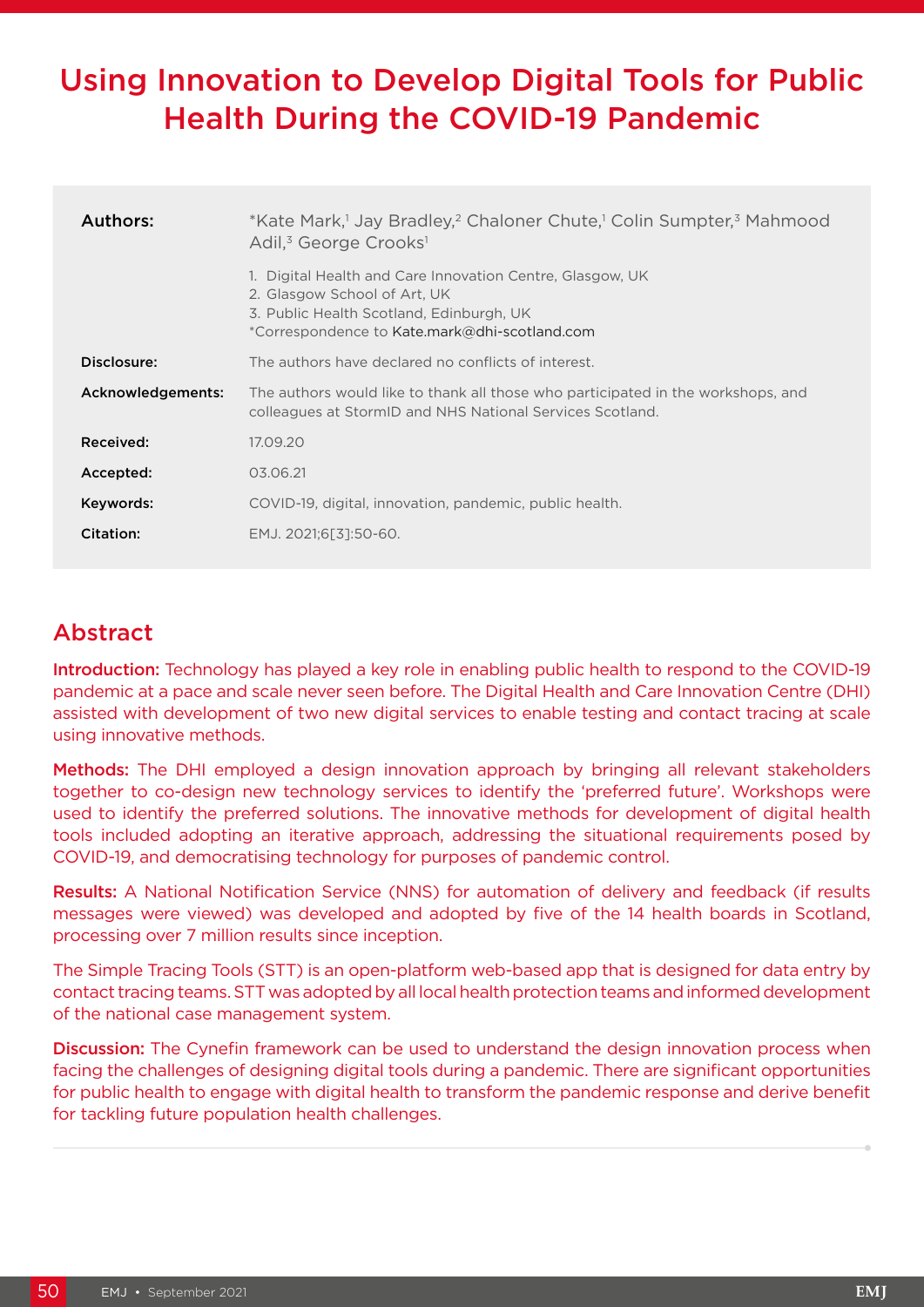# INTRODUCTION

This paper describes a case study of the co-design and development of two new COVID-19 digital services to support the Scottish Government's Test and Protect strategy.

All aspects of health services have adapted in response to the COVID-19 pandemic. Public health is at the forefront of the COVID-19 response and is no exception in embracing innovative ways of working. Technology has played a vital role in enabling public health services to manage clusters of COVID-19 as the scale and intensity of the pandemic threatened to overwhelm normal practice.<sup>1</sup> Examples of innovative practice include developing novel digital technology to abet symptom checking.<sup>2</sup> contact tracing, $3$  and quarantine compliance. $4$ In Scotland, public health has relied on 'legacy technology' and manual processes to carry out outbreak control. Expertise was not lacking, but the scale of the pandemic meant the service was under-resourced and unable to increase the workforce rapidly to respond. The digital infrastructure in public health required transformation to facilitate an increase in testing and contact tracing capacity.

The Digital Health and Care Innovation Centre (DHI) is one of the Scottish Government's innovation centres funded by the Scottish Funding Council, working with NHS Scotland's Health Boards and Scotland's local authorities. They have a remit to improve Scotland's health using digital technology and encouraging economic growth for Scotland.5 Public Health Scotland (PHS) engaged with the DHI to develop new digital tools and services that would support local Health Boards and national agencies to identify and manage outbreaks of COVID-19.

### Contact Tracing in Scotland

Contact tracing is a well-recognised practice in public health that identifies individuals who may have been exposed to an infectious disease and providing them with advice to limit spread of the disease. In the case of COVID-19 in Scotland, that advice was to self-isolate for 10 days.6 Contact tracing in Scotland is led by the local health board Health Protection teams, with support from the national agency, PHS, if there are cross-border or international issues. National

guidance and policies are adapted by boards to suit local practice and the available resources, with the result that contact tracing is similar from a strategic perspective across Scotland but may differ operationally with different data recording systems in place. Disease vector control often requires requesting or enforcing individuals to remove themselves from elements of society to protect others, while not necessarily benefiting themselves directly.<sup>7</sup> This has borne the authoritative stance of Health Protection for certain actions such as tracing and quarantine; however, COVID-19 has illuminated the role of active participation by the citizen.<sup>8</sup> Moving the citizen towards a central role in public health services is a paradigm shift from traditional health protection models, which adopts a more directive, service-led approach.

### Aim

The DHI, in partnership with PHS and the National Health Service (NHS) National Services Scotland (NSS), were tasked with using their experience in innovation and digital health to develop digital services to assist the Scottish Government's Test and Protect strategy.<sup>9</sup> Here, the authors describe the development process of two services that were co-designed over ten weeks between March 2020 and May 2020, using innovative methods:

- 1. The National Notification Service (NNS) is a service that automates the delivery of test results for COVID-19 across Scotland.
- 2. The Simple Tracing Tools (STT) is a web-based service to enable large numbers of individuals to carry out contact tracing at a local and national scale.

This paper will describe the new services and outline the process and innovation methods used by the DHI, both in the design-led approach and the technological approach.

### The Challenge

Two aspects of the 'test, trace, isolate, support' strategy<sup>10</sup> were identified by public health specialists that could benefit from digital development in the immediate- to short-term: test result management and contact tracing. As contact tracing is usually initiated on a positive test result confirming a case, services were developed as separate but interdependent digital tools.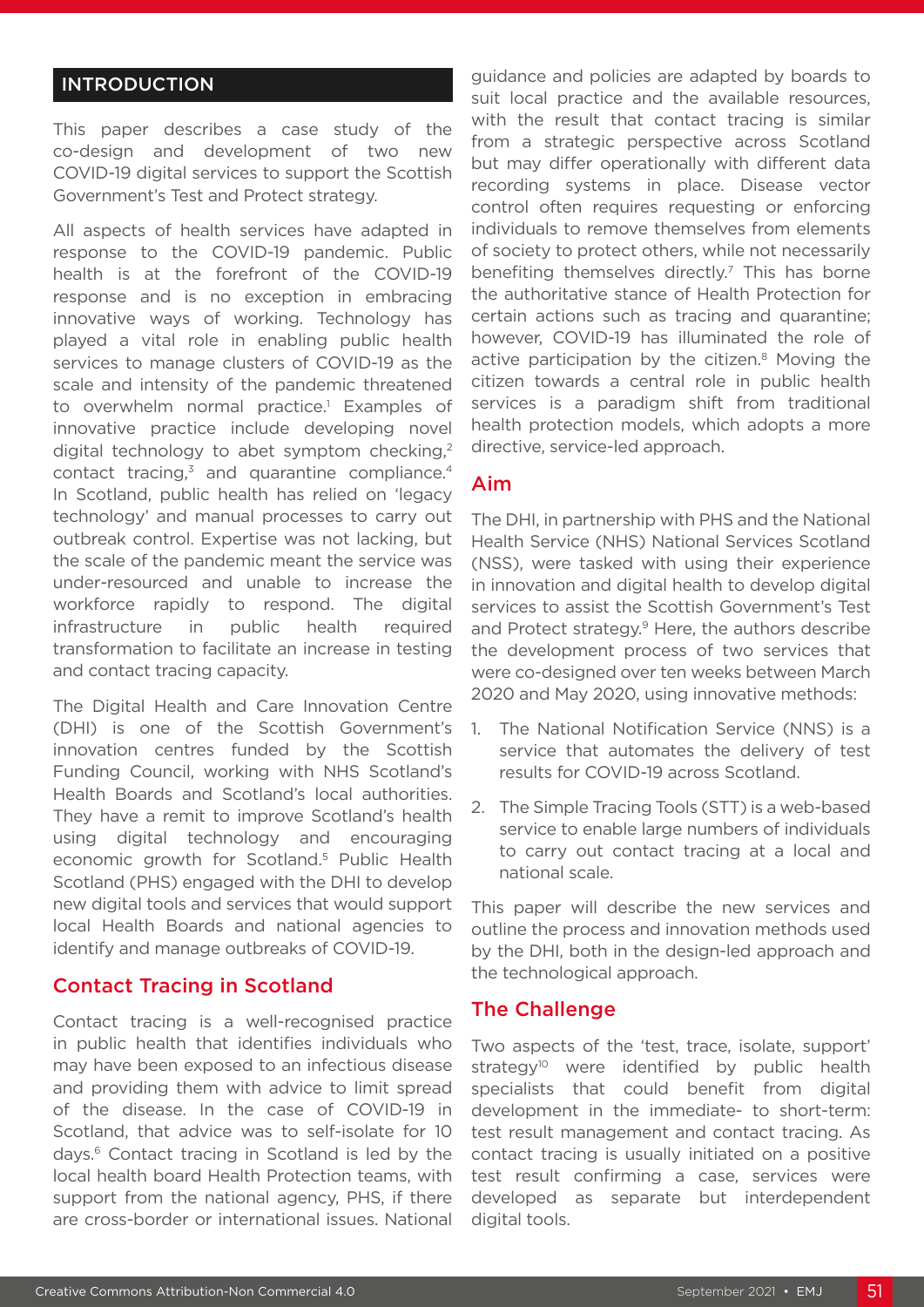The DHI formed a core team consisting of the DHI's Chief Technology Officer, a Design Researcher, a Public Health Innovation Fellow, and Public Health Specialist at PHS. This team organised and facilitated co-design workshops, analysed workshop outcomes, identified the expert participants required, and progressed the development of the tools through to the point of handover to NSS.

#### **METHODS**

The DHI held a series of 29 workshops over 92 days between 9<sup>th</sup> March (first workshop) and 8<sup>th</sup> June (final delivery) to co-design and deliver the two new services. This work began with an initial face-to-face design workshop held at Health Protection Scotland (HPS), the national health protection organisation, on 9<sup>th</sup> March 2020. Participants at the workshops included public health experts, e-health leads, laboratory leads, and industry partners. The DHI and HPS invited the participants and some invitees elected to invite others whom they thought relevant. The DHI arranged this workshop at short notice in response to the developing COVID-19 situation in Scotland. After the initial workshop (the only face-to-face contact for this work), all following workshops and meetings were held using an online, virtual whiteboard to visualise concepts and online meeting services to facilitate conversation. The visual output from the analysis of each workshop was shared as widely as possible between workshops to help communicate new learning across a wide range of stakeholders (Figures 1 and 2). Workshops followed a participatory design approach. The DHI prepared visual scaffolding before each workshop to facilitate discussion between disparate stakeholders and ensure key challenges were addressed. Scaffolding highlighted the citizen as the centre of the service.

Participatory design was a useful methodology to support meaningful contributions from a wide range of participants, including public health experts, novice contact tracers, e-health leads, occupational health leads, sexual health leads, software developers, and information and clinical governance leads. Time pressures dictated that the partnership was not able to involve citizens in the co-design of these systems.

Workshops could be single discipline, or multidisciplinary across the fields, dependent on the questions and challenges unearthed. The DHI design researcher facilitated the workshops. The topics of each workshop would depend on the immediate requirements to inform progress, and included, in order:

- 1. Which services are needed?
- 2. Service design model
- 3. Prioritisation of features
- 4. Iterative design of prototypes
- 5. Future of service
- 6. Governance required to continue development

Topics were revisited with different experts and reiterated during the development of the two services. An iterative series of workshops informed the ongoing design. The software development team could also pose questions back to relevant experts to inform development through these workshops. To the best of the authors' knowledge, national public health services have not been co-designed by participants from across the health and technology professions. Specifically, not in response to a national pandemic.

### Service Needs Identified

Participants co-produced the requirements for the services after agreeing on the services needed. Note that development started while the design of the services was still happening due to the speed at which the services needed to be delivered (Figure 3). For the citizen, the services needed to be accessible, respect privacy, acceptable, easy to use, improve the experience of the service, and promote self-management. For public health, the services needed to be effective, evidence-based, safe and secure, rapid, adaptable, reliable, not widen inequalities, and promote self-management.

### The Design Approach

The DHI employs a design innovation approach, bringing relevant stakeholders together through participatory, design-led workshops to co-design new technology services.<sup>11</sup>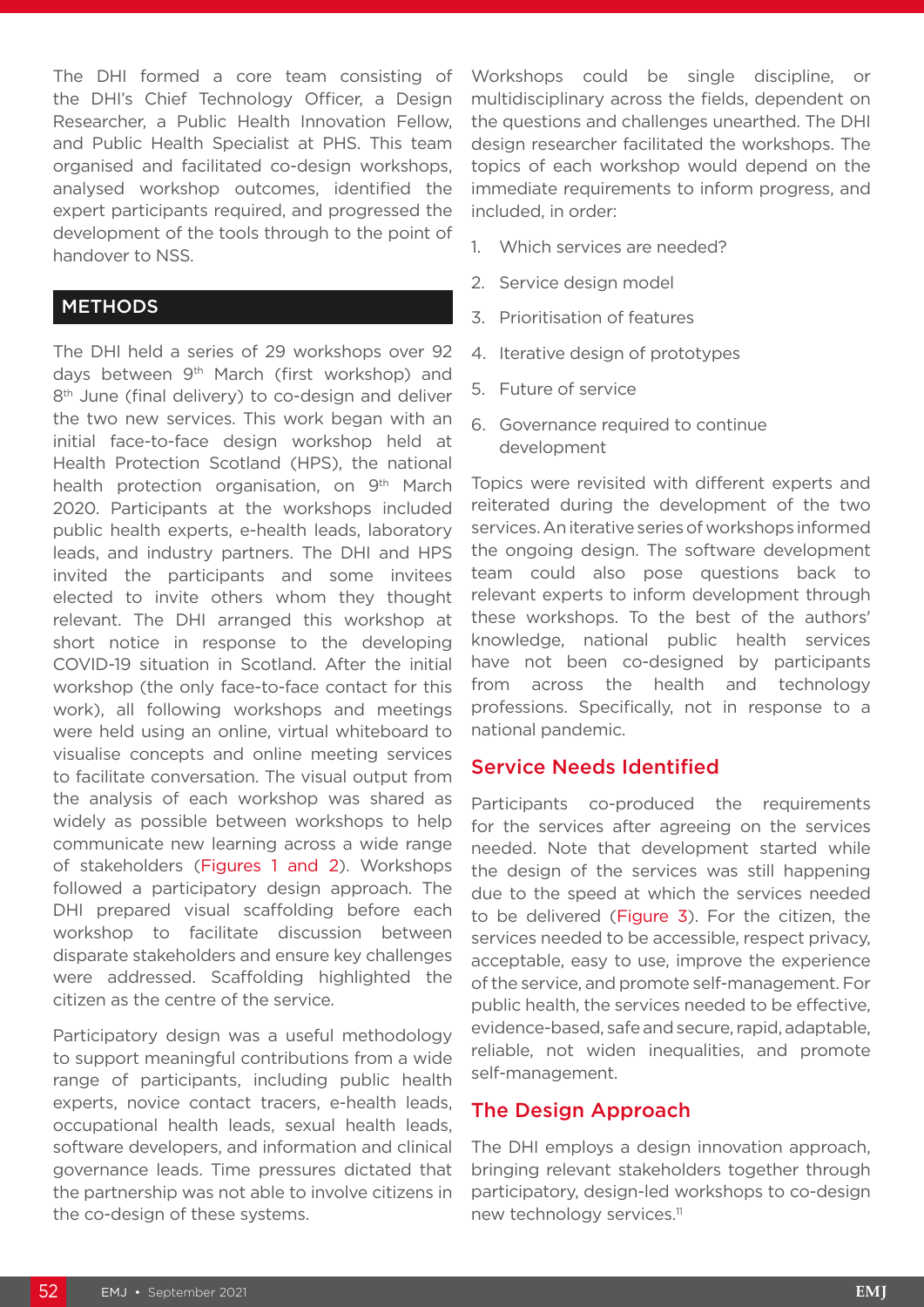

Figure 1: Possible future patient journey of 'testing, tracing, and isolating' developed during a remote co-design workshop when some aspects of what would become the Scottish Government's 'test, trace, isolate, support' approach were unknown.

The figure is indicative of the types of visual communication produced by participants during workshops.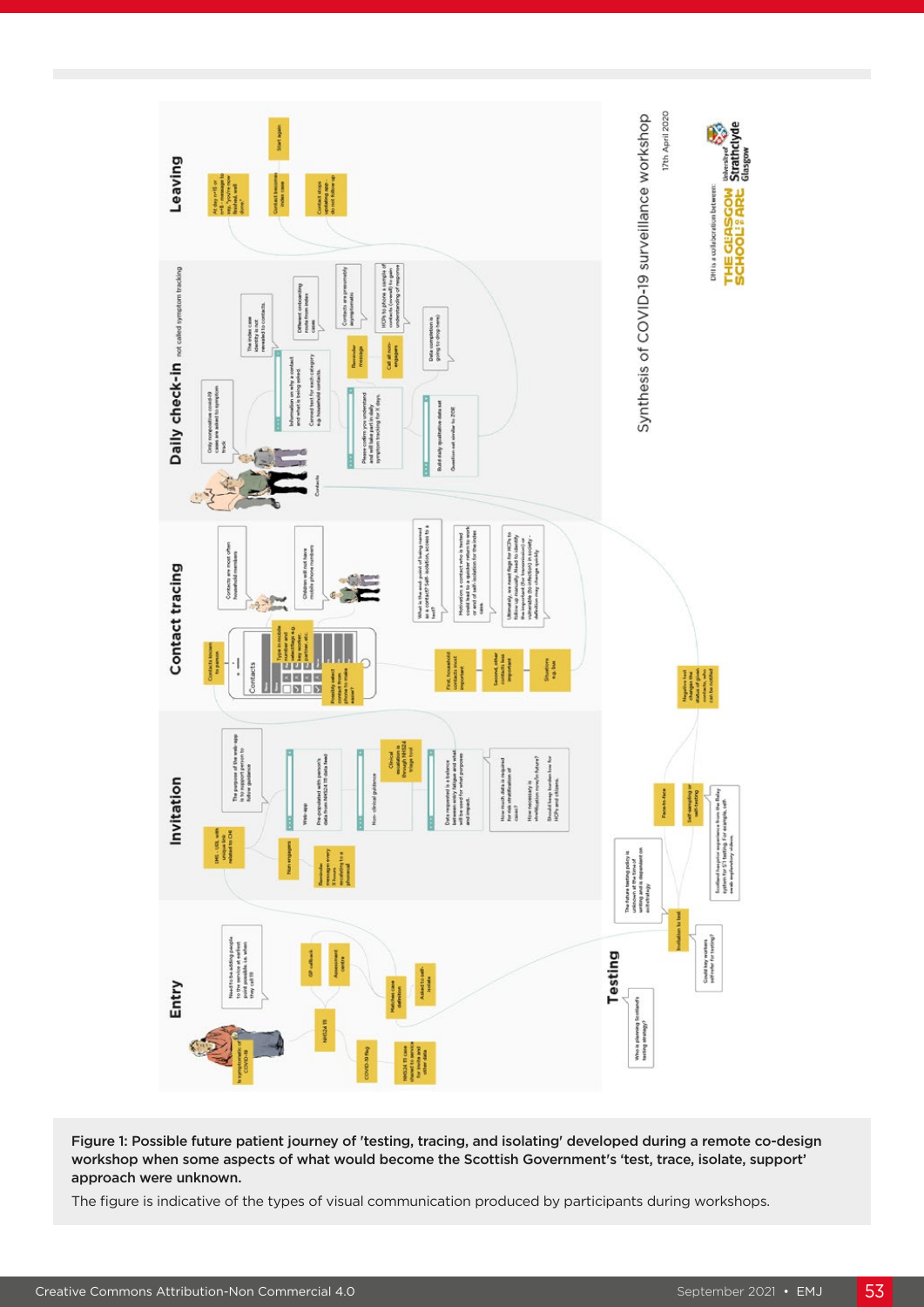

#### Figure 2: A co-designed, simplified diagram of data flow for the National Notification Service. Note that the Negative Notification Service became the National Notification Service during the project.

CHI: Community Health Index; CSV: comma-separated values; ECOSS: Electronic Communication of Surveillance in Scotland; FHIR: Fast Healthcare Interoperability Resources; NDS: NES Digital Service; NSS: Negative Notification Service; SCI: Scottish Care Information; XML: eXtensible mark-up language.



#### Figure 3: Showing the project timeline alongside significant pandemic dates.

NNS: National Notification Service; NSS: National Services Scotland; STT: Simple Tracing Tools.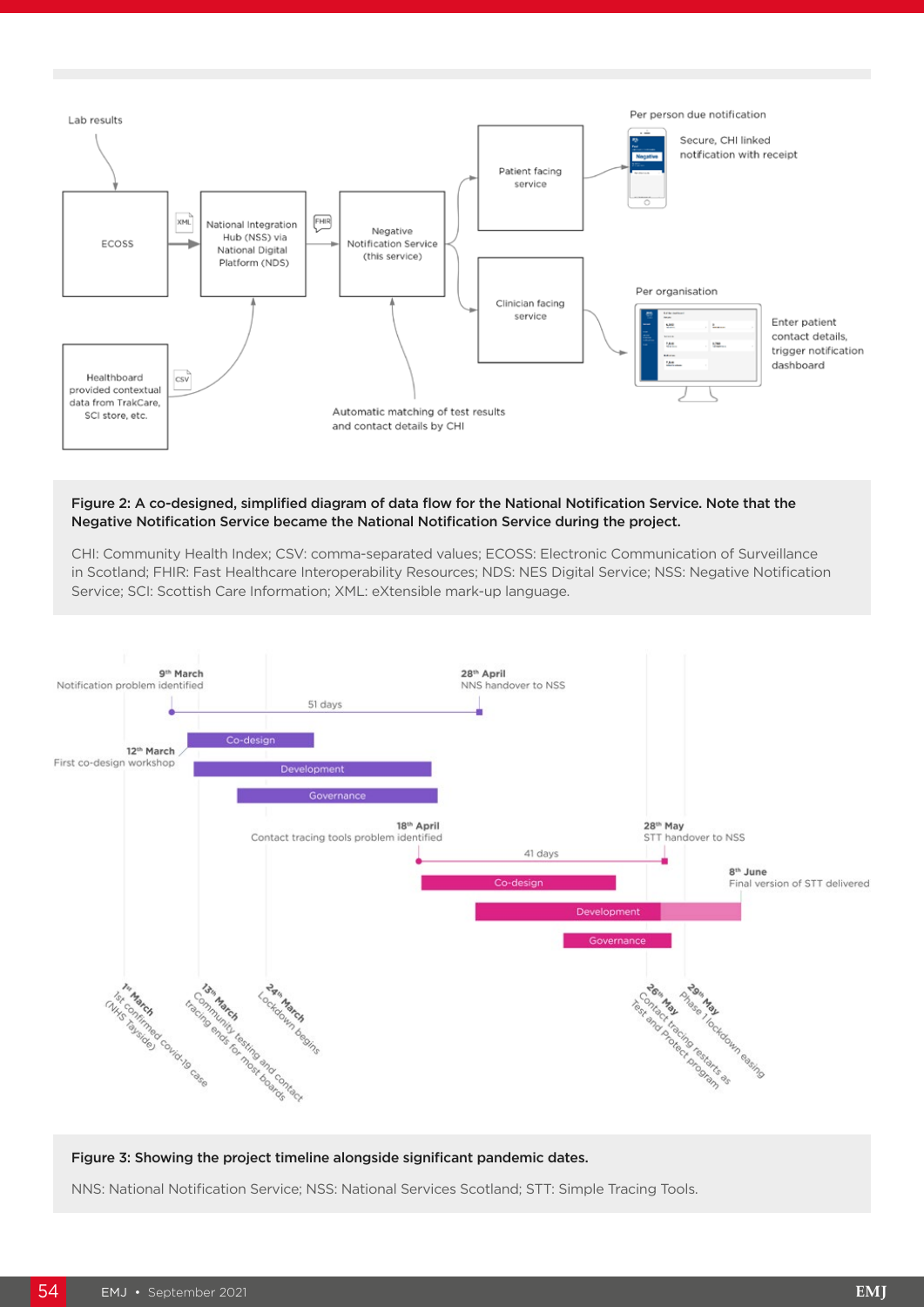Table 1: Summary of features of Simple Tracing Tools and National Notification Service and relevance to service.

|                                                                               | <b>Patient story</b>                                                               | Service story                                                                                   |
|-------------------------------------------------------------------------------|------------------------------------------------------------------------------------|-------------------------------------------------------------------------------------------------|
| SMS to inform patient result available.                                       | I want to be able to receive my result<br>in a format that is fast and convenient. | want to be able to automate results<br>to ensure rapid dissemination.                           |
| Unique URL to view a test result.                                             | I want to be the only person who can<br>see my result.                             | want to ensure the correct individual<br>receives the result.                                   |
| Feedback to service if result viewed.                                         | I want to know the service has<br>followed up my result.                           | want to know if the individual has<br>viewed their result as further action<br>may be required. |
| Restrict notification for some patient<br>cohorts, e.g., care home residents. | I do not want to be sent my test result<br>multiple times.                         | do not want vulnerable patients or<br>families to receive results via SMS<br>inappropriately.   |

SMS: short message service; URL: uniform resource locator.

Ideally, digital services should meaningfully involve those that will use the service (e.g., healthcare staff) and those that will be subject to the future service (e.g., Scotland's citizens) in the design. In this way, those people's lived experience should be reflected in the delivered services and mistakes due to assumptions, or unknown problems and opportunities, should be minimised. The DHI call such a solution the 'preferred future', a future service that accounts for constraints but is the most preferable according to the appropriate people. As already noted, citizens were not included in this co-design due to limited time. Ideally, those subject to the new service would be meaningfully included in the design of it. Analysis was done during workshops by consent (not by the authors in isolation) and followed an 'analysis-on-the-wall' approach.12 That is, participants agreed upon what they had proposed through consensus and diagrams summarising and communicating the decisions were produced on the fly during workshops or were prepared for the next workshop. For example, a mostly empty version of Figure 1 was used for the initial discussion of the 'test, trace, isolate, support' strategy (before it was named TTIS). The diagram in Figure 1 was built during the workshop by participants (with facilitation) and only minor adjustments (e.g., spelling mistakes, alignment) were made before dissemination to stakeholders. This is true of Figure 2, which was also built using an online

collaborative whiteboard during the workshops, by the participants, with facilitation.

#### Identifying the Preferred Solution

During the development process, the partnership posed the question: "What if we put the citizen at the centre of pandemic control and enabled them to self-manage testing and contact tracing?"

Through participatory design workshops, the DHI considered the imminent potential future where every citizen is engaged in pandemic control. The DHI and partners developed digital tools in an innovative and agile way, while accepting some answers or solutions were not readily available. Through open exploration, they could consider and progress the potential options (an approach sometimes termed negative capability<sup>13</sup> in design research). Due to the conditions of the pandemic and changing landscape of policy, guidelines, and services, knowledge of both the virus and the system aiming to control the virus was in constant evolution. Additionally, the scale of the pandemic could only be estimated from modelling, and so best- and worst-case scenarios were anticipated.

# The Technological Approach

A vital part of any innovation methodology is to foster the environment for creativity and change. The DHI does this through a Demonstration and Simulation Environment (DSE).14,15 A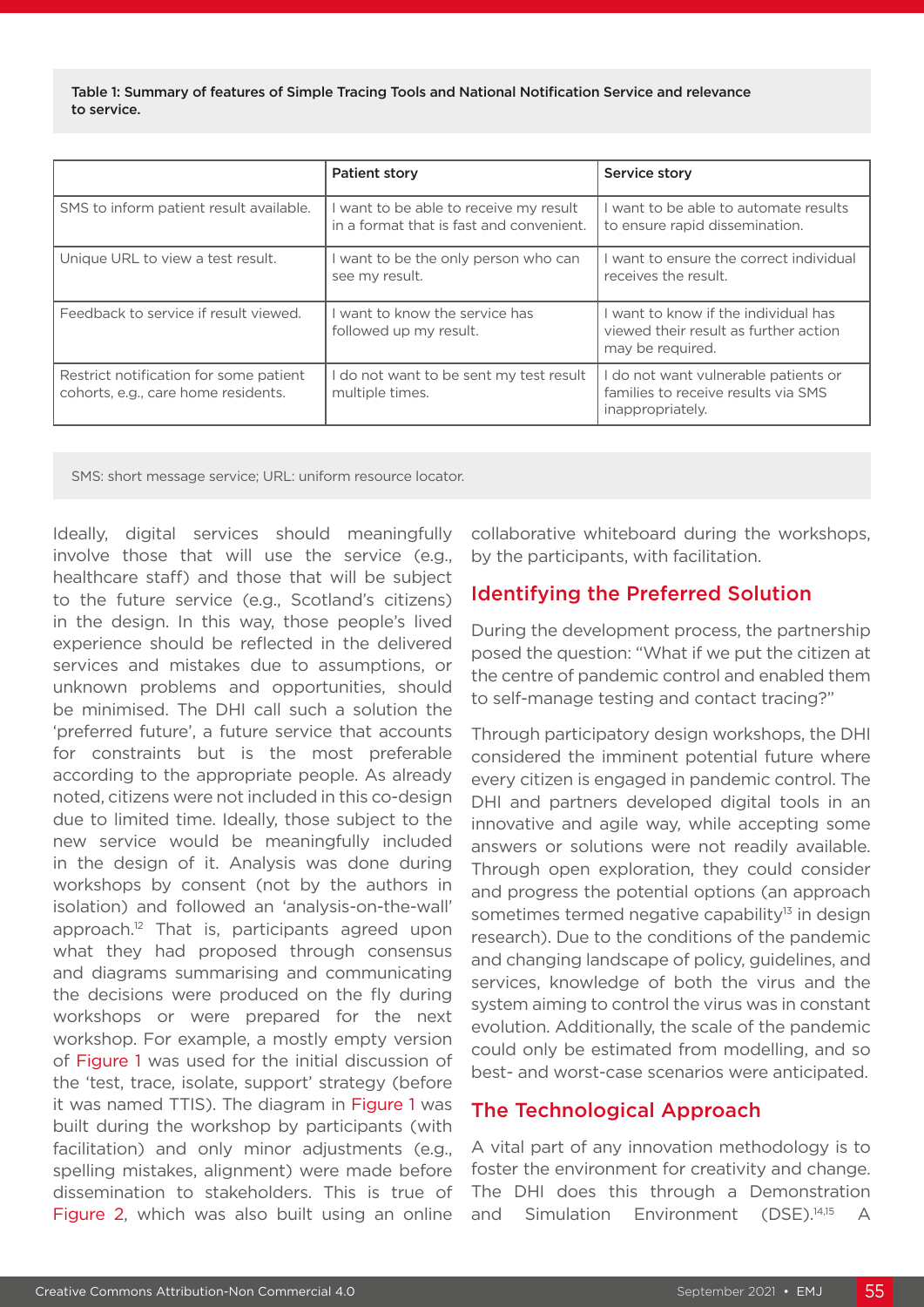significant challenge faced by innovators when implementing a novel digital technology within the NHS is overcoming the perceived risks of change. The DSE is a 'safe space' that enables clinicians, patients, and technologists to work together to redesign their underlying service delivery models with digital tools developed in tandem. The DSE produces simulated services that show how future, preferred services would be made without the constraints of existing health and care system constraints.

This collaborative 'de-risking' model focuses on the principles to 'learn by doing' and 'show not tell'. For COVID-19, the clinical users were part of developing the tools through concept co-design, into a simulated environment and then into real use as part of their live systems. Rapid iteration of features was possible to inform agile releases and collaboration with partners to develop the anticipated future state of a more extensive technical infrastructure and case management system. In this approach, Public Health agencies could develop their preferred possible contact tracing service. In this instance the services began as simulated services before being commissioned for deployment.

### RESULTS

Through the design innovation processes, the DHI identified two significant aspects of pandemic control that would be improved through the co-design and adoption of novel digital tools in Scotland. Through collaborative workshops with relevant organisations, these two digital tools were co-designed, developed, and implemented within 10 weeks from conception to enable automated test notification and contact tracing at scale, as shown in Figure 3.

# Operational and Situational Technology Requirements Related to the COVID-19 Pandemic

A solution that required minimal data integration was desirable. At the first workshop, the participants identified a single national source of results of COVID-19, using Electronic Communication of Surveillance in Scotland (ECOSS). At later workshops, the need to accept data feeds from the local health boards was identified. These two sources of data can be

seen in Figure 2, which was used in some form in almost all workshops after being co-produced. Later again, additional test result feeds from new purpose-built lab systems (to enable local arrangements of services to be combined with national tools) were added.

Data collection and reporting is a crucial part of a pandemic response. The team built technological solutions using a whole-system data collection model that consistently applied a data dictionary derived from World Health Organization (WHO) guidance.16 This enabled the local health boards of NHS Scotland and PHS to collect data to inform epidemiological investigation.

The team worked with known industry software development partners, with trusted flexible capability from previous projects.15 Organisational trust in the system and risk management were prioritised throughout the development to ensure work could progress at pace. The tools were adapted using the available evidence base and learning from approaches in other countries and services.<sup>17,18</sup> This approach balanced the challenge of integration and redevelopment of any external technology. It has also avoided a 'COVID-only' service, with the intention that the solutions would be a legacy for public health. Public trust in the Test and Protect system is essential for preventing the spread of COVID-19. As such, data collection was carefully considered by a range of experts to ensure only essential data was required. Data was not shared with any third-party, and all data was collected according to NHS data governance principles. A full Data Protection Impact Assessment (DPIA) was completed.

### Scaling the Technology

The COVID-19 response necessitates services that can be scaled rapidly. Existing solutions had limitations in data sharing within and across organisations and remote working intensified these problems. The partnership's solution enabled a large number of contact tracers to carry out tracing without a virtual private network or additional equipment beyond a laptop. It allowed bespoke information governance processes to be applied to ensure appropriate governance for users without limiting the potential to scale and adapt to policy changes. The digital tools use an open data-exchange platform to allow for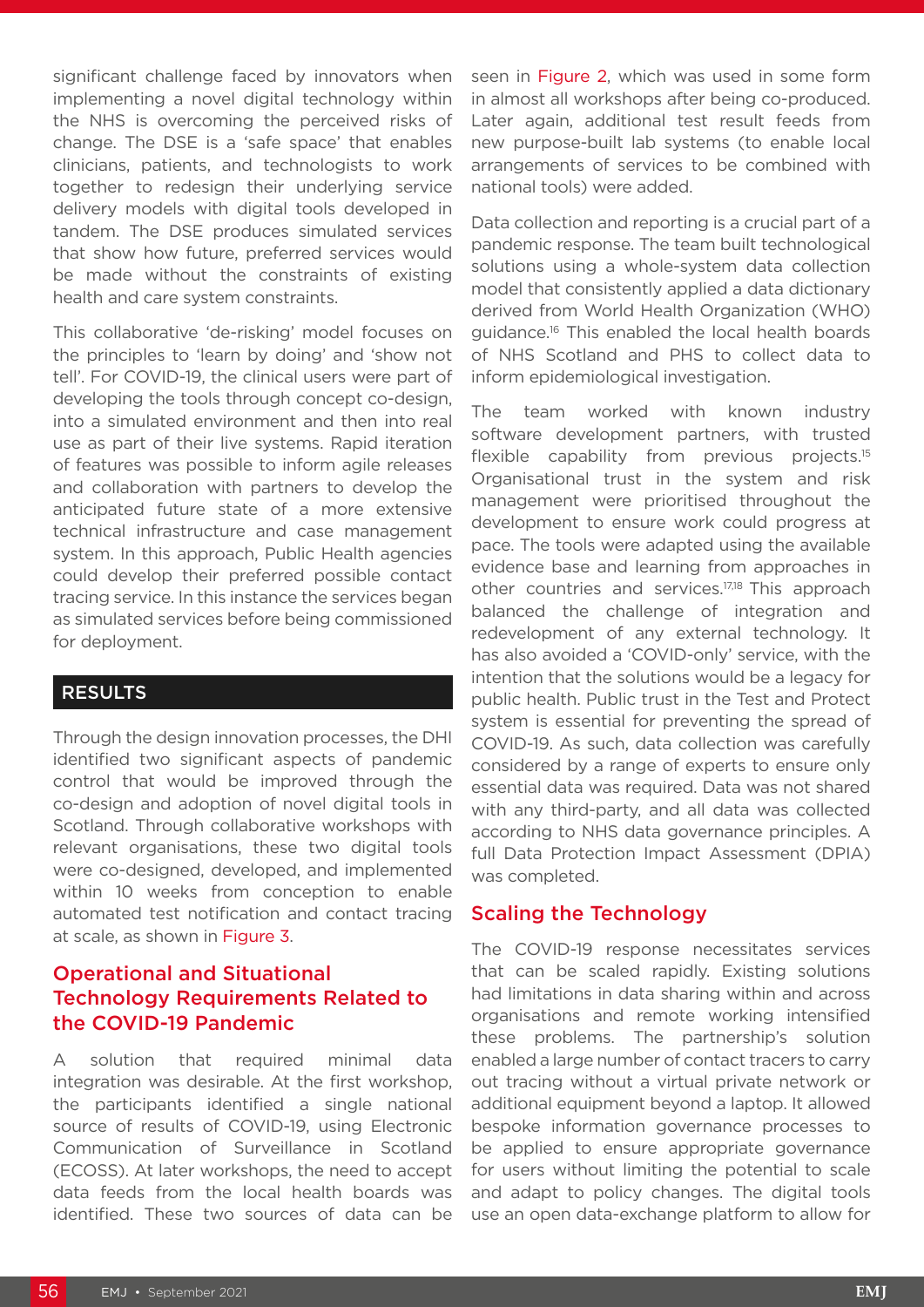future extensibility of the service. Extensibility is particularly relevant considering the unknowns of COVID-19. Trusted third-parties can use an application programming interface to provide services such as information provision, selfserve contact tracing, and vaccine records. The nationally standardised services allow for variation in practice by different health boards in Scotland.

## National Notification Service

The NNS was the first digital tool conceived at the initial workshop in March 2020. The NNS was developed in response to a public health professional's direct request to aid automation of result delivery from COVID-19 tests carried out by NHS Scotland. The NNS has been adopted nationally in Scotland; it has now been used to process over 7 million test results. It has enabled automation of other services such as a citizen selfservice contact tracing form, which has also been adopted nationally in Scotland and, at the time of writing, accounts for 64% of contact tracing data submissions.

# Simple Tracing Tools

The STT were developed in recognition that to be able to contain the pandemic, contact tracing at scale was required.<sup>19</sup> In Scotland, contact tracing had been carried out using a proprietary Public Health system (HPZone®),<sup>20</sup> or local methods using general-purpose tools such as Microsoft Excel® (Microsoft, Redmond, Washington, USA). STT sought to understand the implications of a service change and ultimately informed the national case management system and service design of the National Contact Tracing Centre (NCTC).<sup>21</sup> STT are built on an open dataexchange platform as web applications designed for flexible access and data entry by contact tracing teams. Following an initial seven-day pilot of three health boards, STT were adopted by all 14 local health protection teams to carry out contact tracing between 28<sup>th</sup> May and 17<sup>th</sup> July 2020. During this period, 733 professional users were onboarded, who traced 1,618 index cases, 2,273 contacts, and identified 605 settings.

# **DISCUSSION**

# Collaboration

The development and implementation of two digital services in 10 weeks, used by hundreds of public health professionals across Scotland, results from the success of the collaboration between agencies, including trust in each organisation's role and expertise. The DHI brought innovation, participatory design expertise, and considerable experience in technology infrastructure<sup>15</sup> to NHS Scotland. PHS brought leadership, expertise, and high engagement levels with professional users (the local health boards who have responsibility for contact tracing within their geographical area).<sup>22</sup> NHS NSS brought together the organisational threads required for implementation including information governance, clinical governance, and Equality Impact Assessments.<sup>23</sup> The software development industry partners had experience working with the DHI and NSS,<sup>15</sup> and so the partnership could rely on their technical capacity and capability. The pandemic meant bureaucratic processes were expedited to ensure tools were deployed as soon as available, whilst participatory-design methods accelerated the design and implementation.

# Challenges of Innovation During a Pandemic

As the time resource of experts was severely limited, efficient and informed decision-making was required. The pressure to resume contact tracing meant STT development had to pivot significantly from what was initially envisaged as a citizen-facing self-completion tool (which was later developed after the services described here) to a service-facing tool. All agencies accepted a riskier environment than normal practice would allow but recognised the opportunity to control specification through direct feedback into the development process during live use. In these conditions, the ability to simulate services in nonlive settings gave people more confidence to make decisions and enact development. Public health services were strained due to the ongoing COVID-19  $response<sub>24</sub>$  and implementing a new service was a challenge due to the overburden of tasks. The innovation-adoption cycle<sup>25</sup> was visible with variation in user engagement, with some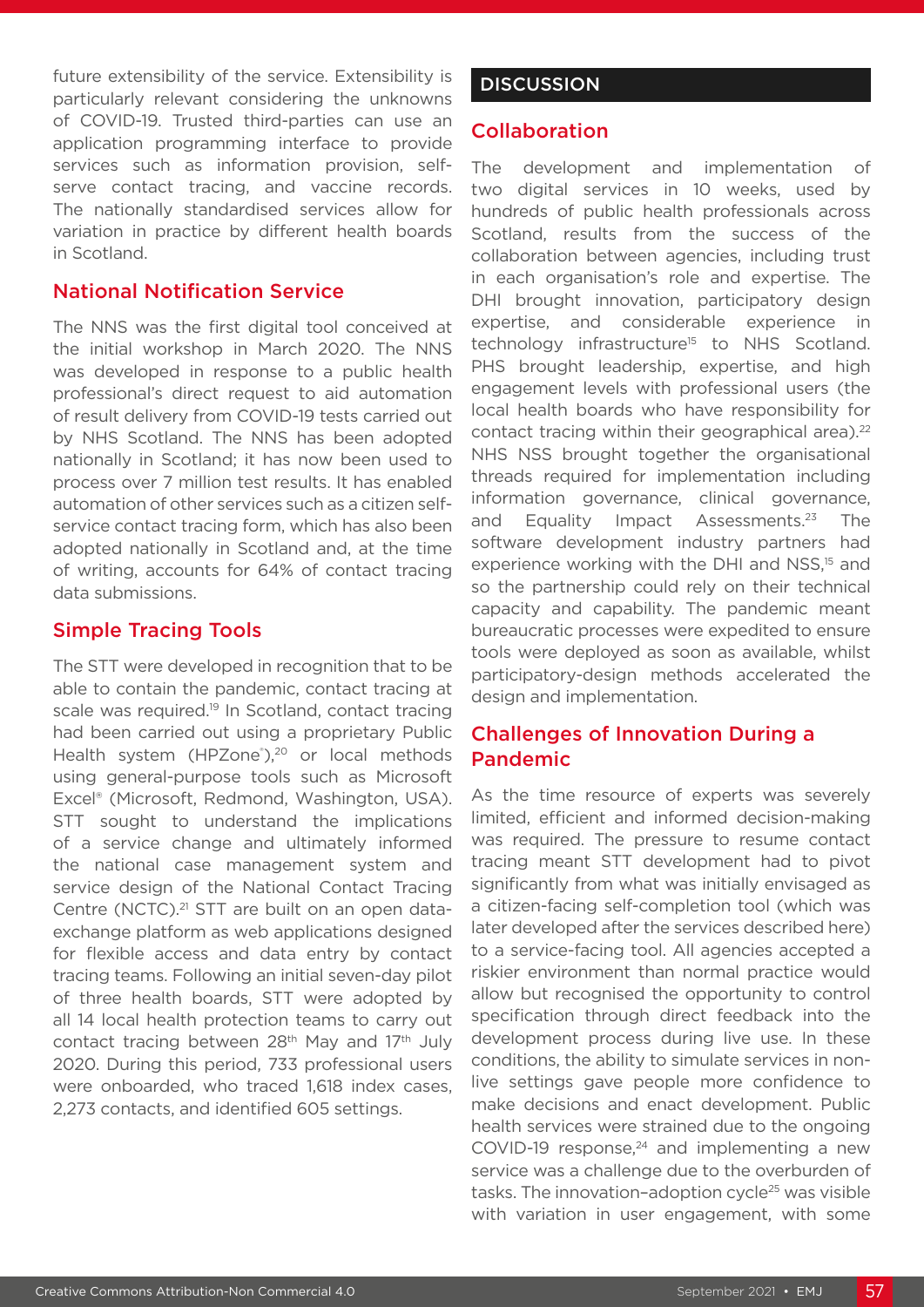individuals ('early adopters') highly motivated to design and adopt the service, while others were more reticent about a new digital product ('laggards'). There was a high risk of innovation overload and, although digital tools can reduce workload, there can be a significant burden in the implementation.26 It is a reminder that technology should not be forced onto a service that does not need it, or if its deployment creates more effort than it purports to reduce.

# Understanding the Design Process in Retrospect

Here, the partnership used the Cynefin framework in retrospect to better understand the design and development process.27 It proposes that projects start from one of five domains: disorder, chaos, complex, complicated, and simple, and then move to a more well-understood domain in order. At the first workshop in March 2020, participants were in a disordered or chaotic situation with the worst-case pandemic scenario and relevant solutions both unknown. Tensions at this workshop were relatively high, and the opinion on the pandemic's scale and impact varied. Through participants' contributions at the first workshop, the stakeholder group moved from a chaotic to a complex problem domain. That is, some decisions were made, data sources were identified, and partners were either proposed or were in attendance and agreed to help. Through several more remotely run workshops, the partnership moved to the complicated domain, whereupon requirements and understanding settled. At that point, much more work still needed to be done but the design was mostly in place. At this point, expertise took over from design-led participatory design workshops. For example, industry partners began developing the service, and information governance documents were started. The stakeholders were then in the simple domain. A lot of work was still to be done, such as documentation for training, but it was only a matter of time and work before the services could be used.

# Public Health Implications

This digital tool development experience has great implications for wider public health services, both in health protection and improving population health. The COVID-19 response requires a wholesystems approach with healthcare services,

citizens, and political agencies collaborating and co-operating to prevent the spread of disease, $28$ and mitigating the harmful effects of necessary measures such as quarantine.<sup>29</sup> Testing and contact tracing are key elements of this system, and digital tools can enable a whole-system approach to the containment of severe acute respiratory syndrome coronavirus 2.1

Throughout this process, the DHI used principles inherent to good practice in public health such as understanding the evidence base, considering and mitigating any adverse impacts on inequalities, and recognising the importance of successful engagement with the individual in population health policy.<sup>30</sup> Other countries have adopted a more authoritarian approach to digital tools and contact tracing, $31$ which demonstrates the need to understand the broader political, cultural, and social forces in public health interventions. By understanding the importance of respect for privacy and responsible use of data, $32$  the partnership was quickly able to develop a societally acceptable service for test result delivery and contact tracing. The authors believe that the services are societally acceptable due to the consent of many healthcare professionals involved in their design, the inclusion of the DHI's proposed services in the Scottish Government's early TTIS strategy,10 and their mandated use across all 14 Scottish health boards by the Scottish Government.

COVID-19 has forced public health teams to act on a scale never seen before across the world. The pandemic's scale is a prime reason digital technology has been developed and deployed at an unprecedented pace. Digital technology can enable services to process and automate large numbers (whether it is test results, case management, or contact isolation support).<sup>33</sup> These digital services can allow large amounts of data to be collected by the service to enable real-time epidemiology.3 Another considerable advantage of developing bespoke digital tools is that as collective understanding of COVID-19 has increased, they can be adapted to ensure it is capable of collecting the required data to inform risk assessment such as individual risk factors including ethnicity, and deprivation using the Scotland Index of Multiple Deprivation (SIMD).<sup>34</sup> and accommodate complex settings that have emerged such as factories<sup>35</sup> and activities.<sup>36</sup> The stakeholders have been able to align the tool with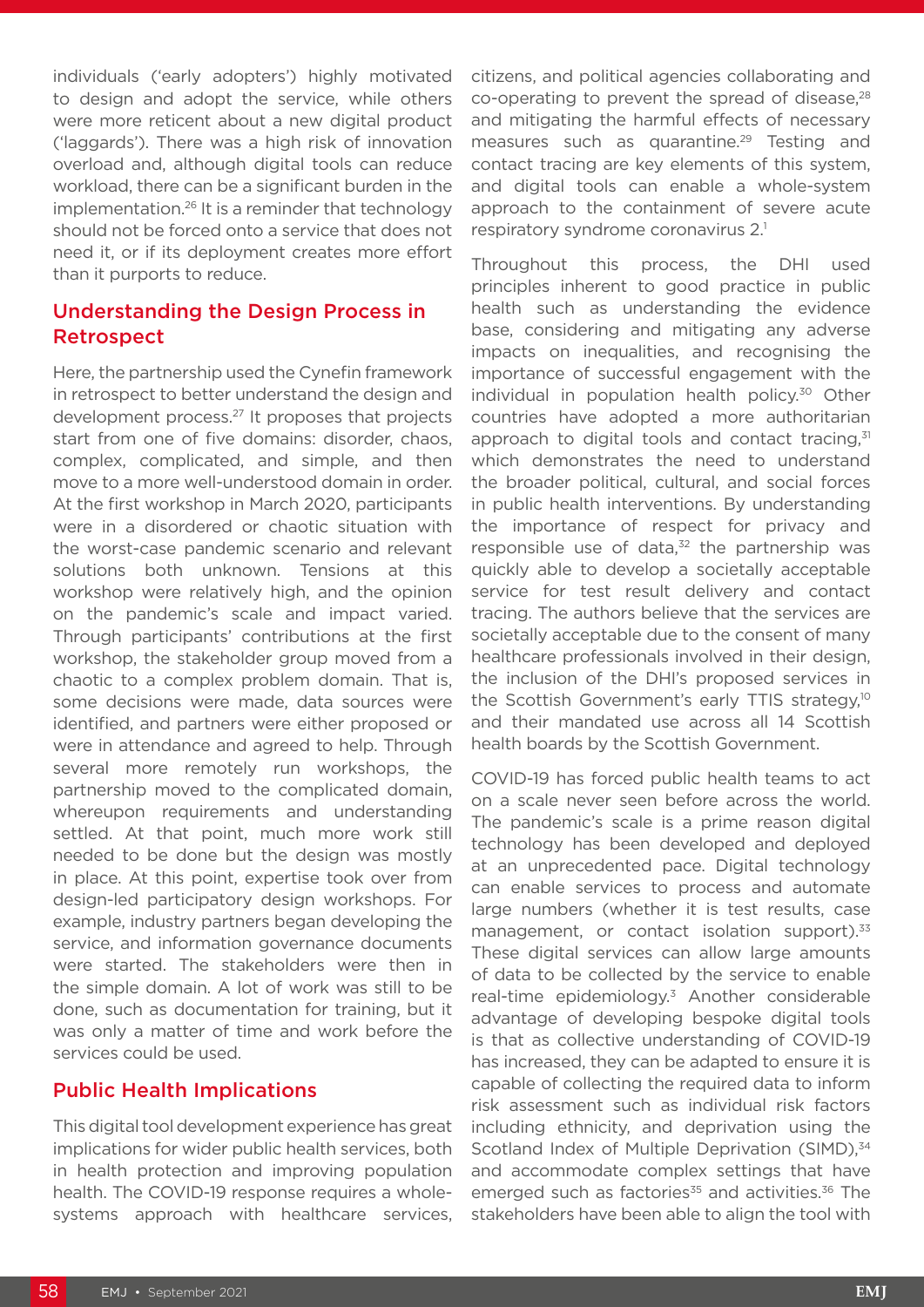changes in guidance and policy as the pandemic has progressed and lockdown eased.

#### **CONCLUSION**

The DHI, in partnership with PHS and NSS, rapidly developed and deployed two public health services in response to the pandemic, using a participatory design approach.

Digital tools should be adopted when they can enhance care, and service needs should dictate the nature of the tools (i.e., avoid digital for digital's sake). For example, the partnership chose not to develop proximity apps (as in the UK and beyond), instead focusing on a wholesystem digital approach as the preferrable solution decided at the workshops by relevant stakeholders.

Digital health is becoming an integral part of all aspects of healthcare including direct clinical care, self-management, and population health management. Public health should be fully engaged in digital healthcare, as there are considerable gains to be made. This engagement should extend beyond the COVID-19 pandemic. The lessons that could be learned from this global crisis of how digital tools can inform citizens, gather real-time data, and deliver services rapidly, and at scale.<sup>33</sup> These lessons should apply to other public health interventions such as screening, $37$  vaccination programmes, $38$ and environmental exposure risk.39

The partnership's approach showed that digital health can have a fundamental role in public health services and can be developed at pace. To benefit from the legacy of the COVID-19 crisis, collaboration with relevant partners to inform the integration of ethical, equitable digital healthcare, and explore innovative ways of working together should continue.

#### Footnote

Health Protection Scotland (HPS) became part of the new organisation, PHS (Public Health Scotland) created on 1st April 2020. The function of HPS remained unchanged throughout this period.

#### References

- 1. Whitelaw S et al. Applications of digital technology in COVID-19 pandemic planning and response. Lancet Digit Health. 2020;2(8):e435-  $40.$
- 2. Menni C et al. Real-time tracking of self-reported symptoms to predict potential COVID-19. Nat Med. 2020;26(7):1037-40.
- 3. Xu B et al. Epidemiological data from the COVID-19 outbreak, realtime case information. Sci Data. 2020;7(1):106.
- 4. Kleinman RA, Merkel C. Digital contact tracing for COVID-19. CMAJ. 2020;192(24):E653-6.
- 5. Digital Health and Care Institute. Available at: www.dhi-scotland.com. Last ac-cessed: 7 August 2020.
- 6. Public Health Scotland. COVID-19 contact tracing health protection team guidance version 3.4. 2020. Available at: https://hpspubsrepo. blob.core.windows.net/hps-website/ nss/3082/documents/1\_covid-19-

contact-tracing-guidance-hpt.pdf. Last accessed: 29 January 2021.

- 7. Magnusson R. "Controlling the spread of infectious diseases," World Health Organi-zation (eds.) Advancing the right to health: the vital role of law (2017) Geneva: World Health Organization, pp.151-64
- 8. Well, B. The "good" coronavirus citizen, the "covidiot", and the privilege of #StayAtHome. 2020. Available at: https://discoversociety. org/2020/04/01/the-goodcoronavirus-citizen-the-covidiot-andthe-privilege-of-stayathome/. Last accessed: 13 August 2020.
- 9. Scottish Government. Coronavirus (COVID-19): Test and protect. Available at: https://www.gov.scot/ publications/coronavirus-covid-19 test-and-protect/. Last accessed: 7 August 2020.
- 10. Scottish Government. Coronavirus (COVID-19): test, trace, isolate, support strategy. 4 May 2020. Available at: https://www.gov.scot/

publications/coronavirus-covid-19 test-trace-isolate-support/. Last accessed: 13 August 2020.

- 11. Teal G, French T. Fast forward: accelerating innovation in health and wellbeing. 20<sup>th</sup> DMI Academic Design Management Conference Inflection Point, 22-29 July, 2016.
- 12. Sanders EBN, Stappers PJ. Convivial Toolbox: Generative Research for the Front End of Design (2012) 12th edition, Amsterdam: BIS Publishers.
- 13. McAra-McWilliam I. Impossible Things? Negative Capability and The Creative imag-ination. Creativity or Conformity, 8-10 January, 2007.
- 14. Chute, C.; Digital Health & Care Institute. Introduction to the demonstration & simulation environment (DSE). 2018. Available at: https://strathprints.strath. ac.uk/66279/. Last accessed: 12 August 2020.
- 15. Digital Health and Care Institute. DHI demonstration & simulation